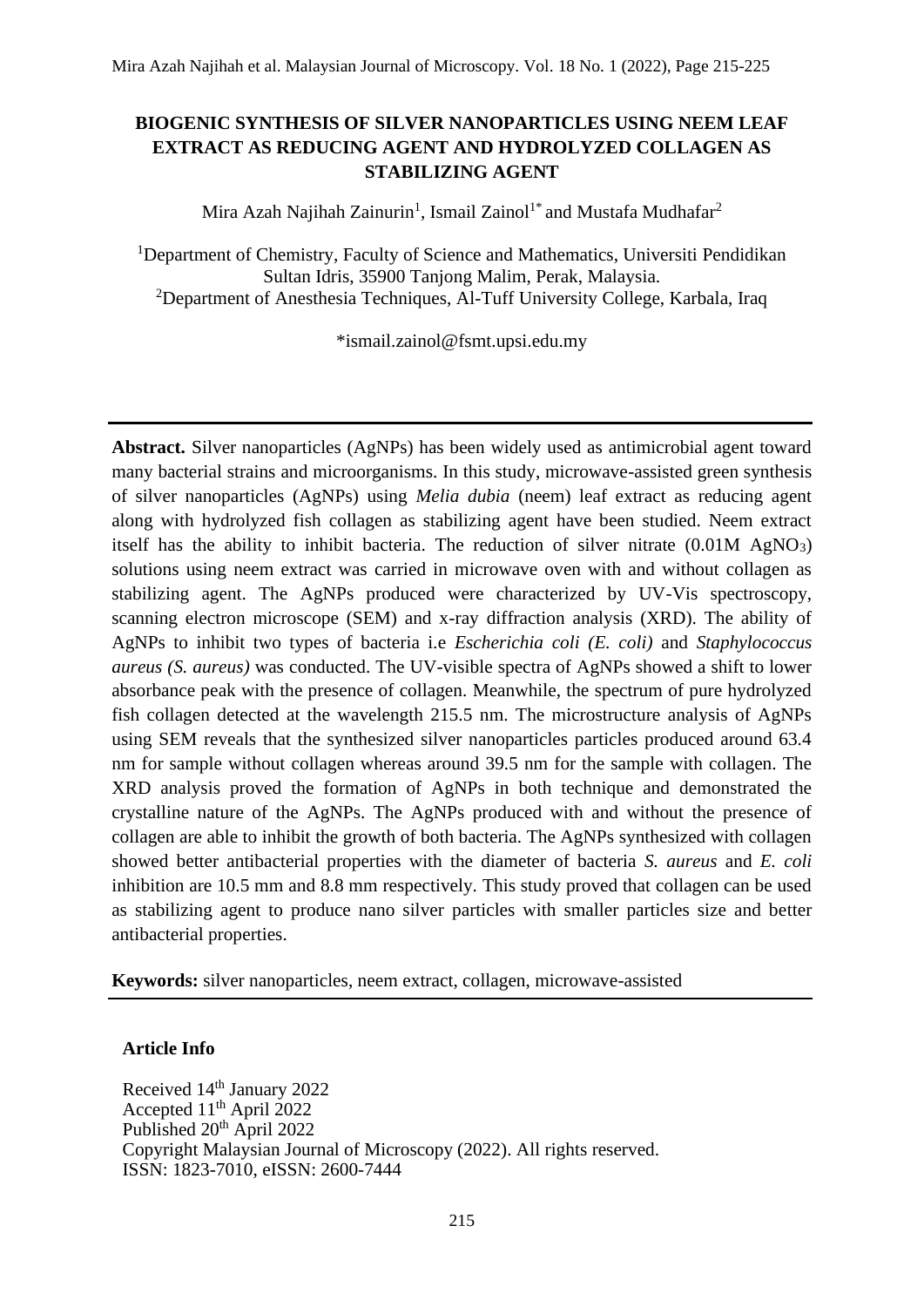#### **Introduction**

Silver (Ag) is well-known material for its ability to kill bacteria and thus widely utilized in medical field as a topical bactericide [1]. Dental procedure, catheters and burn injuries are among the applications that utilized the function of Ag in order to control the bacterial growth [2]. In relation of this matter, the silver nanoparticles possess a wide surface to volume ratio, thus making it an ideal candidate for antimicrobial agent that able to attack on bacterial surface broadly [3]. In addition, comparing to microparticles, nanoparticles enhanced the physical as well as chemical characteristics due to its larger surface area. Nanoparticles enable work at the atomic, molecular and supramolecular level which ranging from 1 nm to 100 nm [4]. The potential of nanoparticles in the nanotechnology field has been recognized since ages and proven to be actively studied and developed by researchers [5]. Therefore, combining the positive traits possesses by Ag and nanoparticles, many previous researchers have developed silver nanoparticles (AgNPs) by different methods.

There are various methods in synthesizing the AgNPs include physical and chemical methods were reported  $[6]$ . Generally, the AgNO<sub>3</sub> solution was undergone redox reaction upon the addition of reducing agent in which the Ag ion reduced to Ag particle in nano size. The synthesis methods include physical and chemical methods. However, these types of typical redox syntheses demanded the utilization of particular energy input or hazardous chemicals which is harmful to the environment and will give rise to various side effects [7]. Therefore, it is only natural to opt for eco-friendly synthesis of AgNPs or also known as green synthesis. Previous study recommended that green synthesis is one of the best method due to its eco-friendly, biocompatibility and less toxic trait [8]. Green synthesis consists of synthesizing nanoparticles using microorganisms such as bacteria and fungus, plants and DNA [9]. Due to the ability of eliminating the elaborate process of cell culture, plantsynthesized was more preferable over microorganism-synthesized of AgNPs [3].

Neem is one of the mahogany (Meliaceae) family member distributed in tropical and subtropical regions. Two common species of neem are *Azadirachta indica* and *Melia dubia* which are actively studied as reducing agent for green synthesis of AgNPs. *Melia dubia* species most commonly found in India (with the exception of Jammu & Kashmir, Himachal Pradesh, Sikkim), the Malay Peninsula and tropical Asia [10]. *Melia dubia* species was chosen in this study as it can be easily found in Tanjong Malim, Perak Malaysia. *Melia dubia* leave extract act as an excellent reducing agent for its phytochemicals compounds which are terpenoids and flavanones [3]. Neem extract itself possesses antibacterial properties which is explained the wide use of it in various applications involving medical products [11]. Therefore, the green synthesis of AgNPs using neem extract developed in this study exhibit excellent antimicrobial activity.

Previous researcher conducted the green synthesis of AgNPs using *Melia dubia* (neem) leaves extract as reducing agent [12]. However, they were extracted neem leave at room temperature and it took about 24 hours to complete the extraction process They also used high molecular weight fish collagen as stabilizing agent and microwave irradiation to obtain spherical shape nano silver particles. This present study focusing on extraction of *Melia dubia* leave at high temperature (100 °C) with shorter extraction time (1 hours). The extracted neem was used as reducing agent and low molecular weight of collagen (below 3000 Da) for synthesis of AgNPs.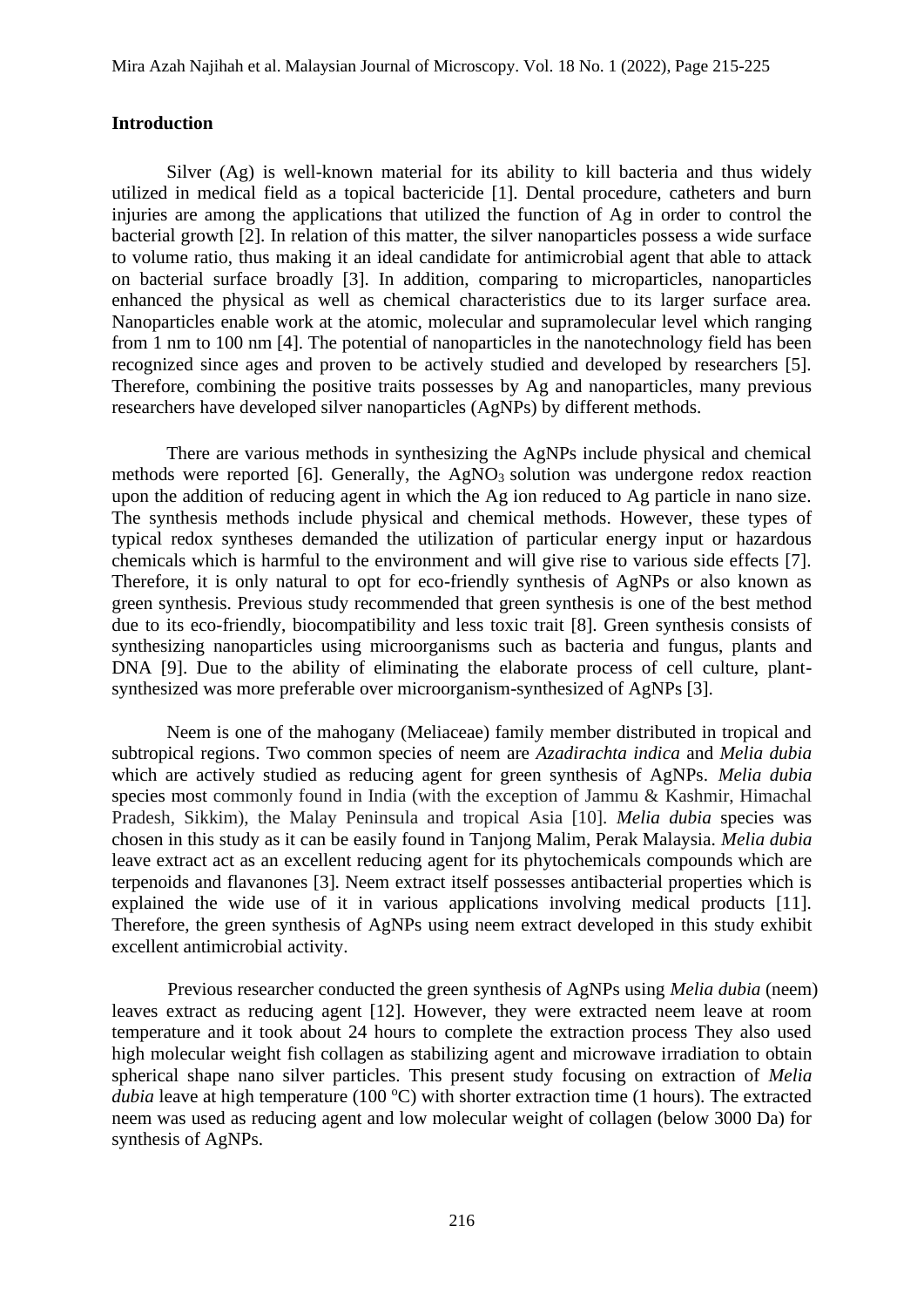Room temperature synthesis of AgNPs using neem extract may take about 24 hours to complete the reactions. Therefore, microwave-assisted green synthesis of AgNPs is favourable as it offers less energy consumption and shorter reaction time [13]. In addition, the selection of stabilizing agent is highly recommended as it will prolong the lifespan of AgNPs [4]. Without stabilizing agent, the AgNPs particles have high tendency to become clustered and thus producing larger silver particles. Thus it is vital to embed a stabilizing or capping agent to maintain the nanoparticles at nanoscale [14].

Hence, in this study *Melia dubia* (neem) leave was extracted at high temperature and used as reducing agent for synthesizing of silver nanoparticles (AgNPs) by microwave irradiation and hydrolyzed fish collagen as the stabilizing agent.

#### **Materials and Methods**

The main materials are silver nitrate  $(AgNO<sub>3</sub>)$  which was purchased from Sigma Aldrich in a form of white fine crystals, *Melia dubia* (neem) leaf was obtained locally from Tanjong Malim, Malaysia hydrolyzed fish collagen was purchased from Evachem Sdn Bhd, Selangor, Malaysia and Luria Bertani (LB) agar from Himedia.

*Preparation of neem extract and silver nitrate solution.* 100 g of fresh *Melia dubia* was washed with water to remove any impurities and boil in 500 ml of distilled water for 2 hours. The extract solution was filtered and keep in cold temperature until further used. About 0.1699 g of fine crystals of silver nitrate  $(AgNO<sub>3</sub>)$  (molecular weight = 169.87 g/mol) was weighed and then dissolved in 100 ml distilled water to be made into 0.01 M of AgNO<sub>3</sub> solution.

*Microwave-assisted green synthesis of AgNPs.* The 0.01 M of 100 mL AgNO<sub>3</sub> solution was transferred into the 250 mL conical flask. Then, 0.1 g of fish collagen that act as stabilizing agent was added. Next, the mixture was being stirred using the magnetic stirrer for 1 hour until homogenized. After that, 10 mL of neem leaf extract was poured into the conical flask and the mixture was exposed to microwave irradiation at 510 W for 1 minute. Another set of AgNO<sub>3</sub> solution of the same concentrations were also prepared with the absence of fish collagen as stabilizing agent.

*The characterizations of AgNPs.* The characterization of synthesized AgNPs was conducted by using the Field Emission Scanning Electron Microscope (FESEM) in which Nova NanoSEM 450 was operated at 2.0 kV. Next, the UV-Vis Spectrophotometer (Cary 60 – Agilent Technologies) was utilized to scan the absorbance spectra ranging from 200 nm to 800 nm in wavelength. X-Ray Diffraction (XRD) analysis was also being carried out using Rigaku MiniFlex with the usage of voltage and current was 40 kV and 15 mA respectively, scanning from  $3^\circ$  to  $80^\circ$  with the rate of  $3.0^\circ$  per minute.

*Antimicrobial activity.* The evaluation of antimicrobial activity was conducted by agar disk-diffusion method. The agar plates that act as the media were prepared by mixing 20 g of Luria Bertani (LB) agar into 500 ml of sterilized distilled water. Then, the solution was stirred with heat. After the solution was slightly cold, it was poured into numbers of petri dishes. This step was being done inside the laminar flow. Two set of agar plates were inoculated with two different types of bacteria which are *Escherichia coli (E. coli)* and *Staphylococcus aureus (S. aureus).* The bacteria were then left overnight to grow. Next, filter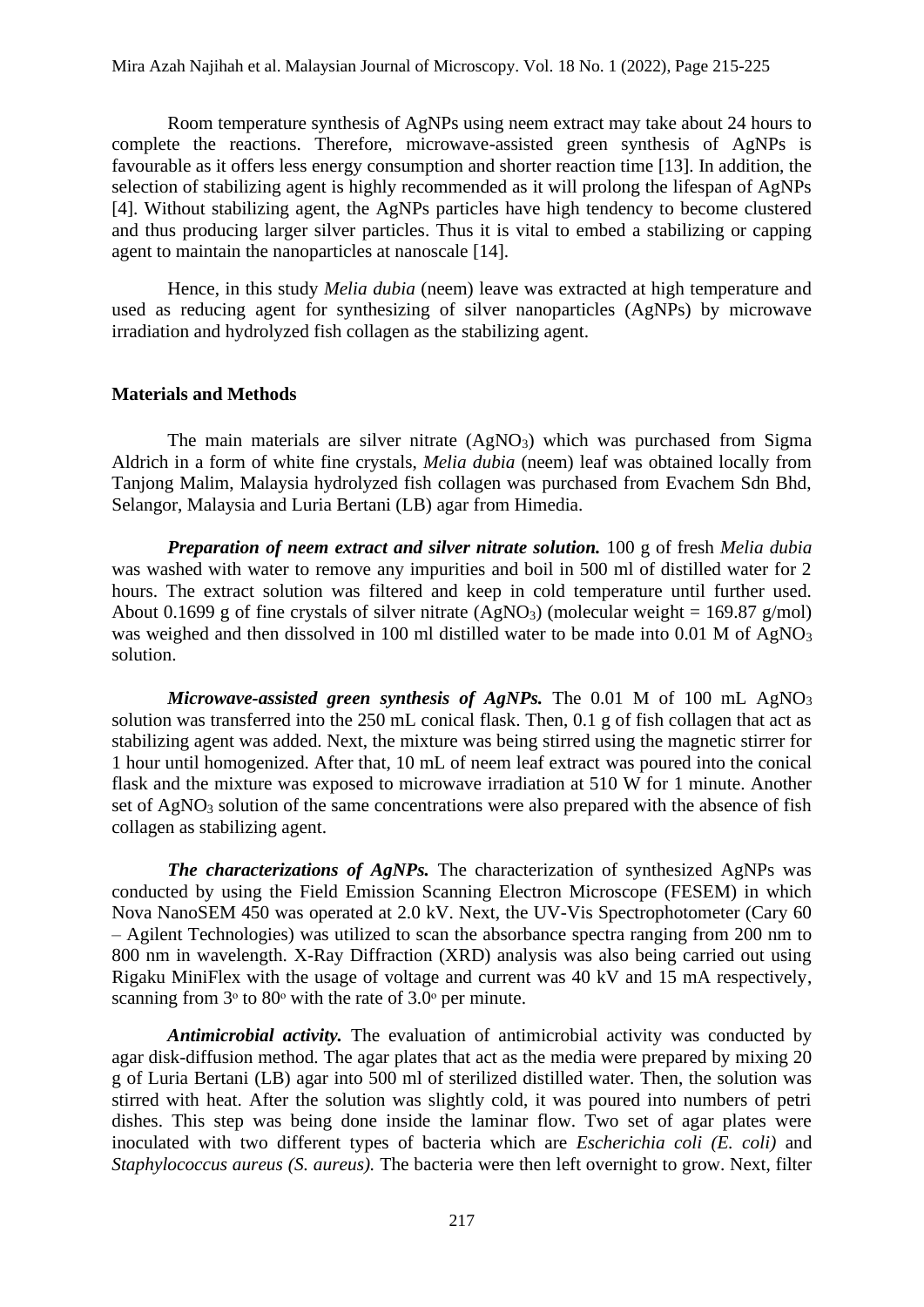paper discs (diameter = 5mm) that contained the AgNPs samples were placed on the agar surface. The agar plates were then incubated at 37 °C for approximately 16 to 18 hours. The bacteria inhibition then was observed.

#### **Results and Discussion**

*Observation of color changes.* The primary identification of the synthesized AgNPs was being done by merely visual observation specifically its color changes after the treatment of AgNO<sup>3</sup> solution with *Melia dubia* (neem) leaf extract as presented in Figure 1. Previous report stated that the production of AgNPs was proven by the color changes of the solutions [14]. Generally, the colorless solution of  $AgNO<sub>3</sub>$  changed into yellowish brown upon the addition of neem extract. Then, the solution turned into dark brown in color after the exposure to microwave irradiation. It is indicated that there is no silver salt left for further reaction when the solution becomes constant in color.



## **Figure 1. For the microwave-assisted green synthesis of AgNPs, (a) AgNO3 solution was initially colourless, (b) the solution turned into yellowish brown after the addition of neem extract and (c) the solution turn into dark brown and becomes constant in color after exposing to microwave irradiation.**

*UV-Visible spectroscopy analysis***.** The synthesized of AgNPs, neem extract and collagen solutions were scanned from 200 nm to 800 nm using UV-vis spectroscopy and the spectrum is overlaid in Figure 2. It is observed that the formation of sharp peak at 440 nm and 443 nm were due to the present of AgNPs in the solution. Synthesized of AgNPs without and with the presence of collagen exhibited peak at 443 nm and 440 nm respectively. The results show that the shift of absorption peak to lower wavenumber could be due to the smaller size of AgNPs with the present of collagen as stabilizing agent. It was reported that Ag with smaller particles size (below 100 nm) exhibited stronger localize surface plasmon resonance effect in between 400 nm and 450 nm [5]. Previous research using other plant extract and silver ion reported the same observation of the absorbance peak formation at around 440 nm for the synthesized AgNPs [15]. Other researchers were reported that the smaller the particle size of the AgNPs, the lower absorbance peak [16]. Thus, the results from this study indicated that the presence of collagen in the reaction solution successfully stabilize the formation of nano Ag cluster to promote smaller particles size formation during green synthesis of AgNPs.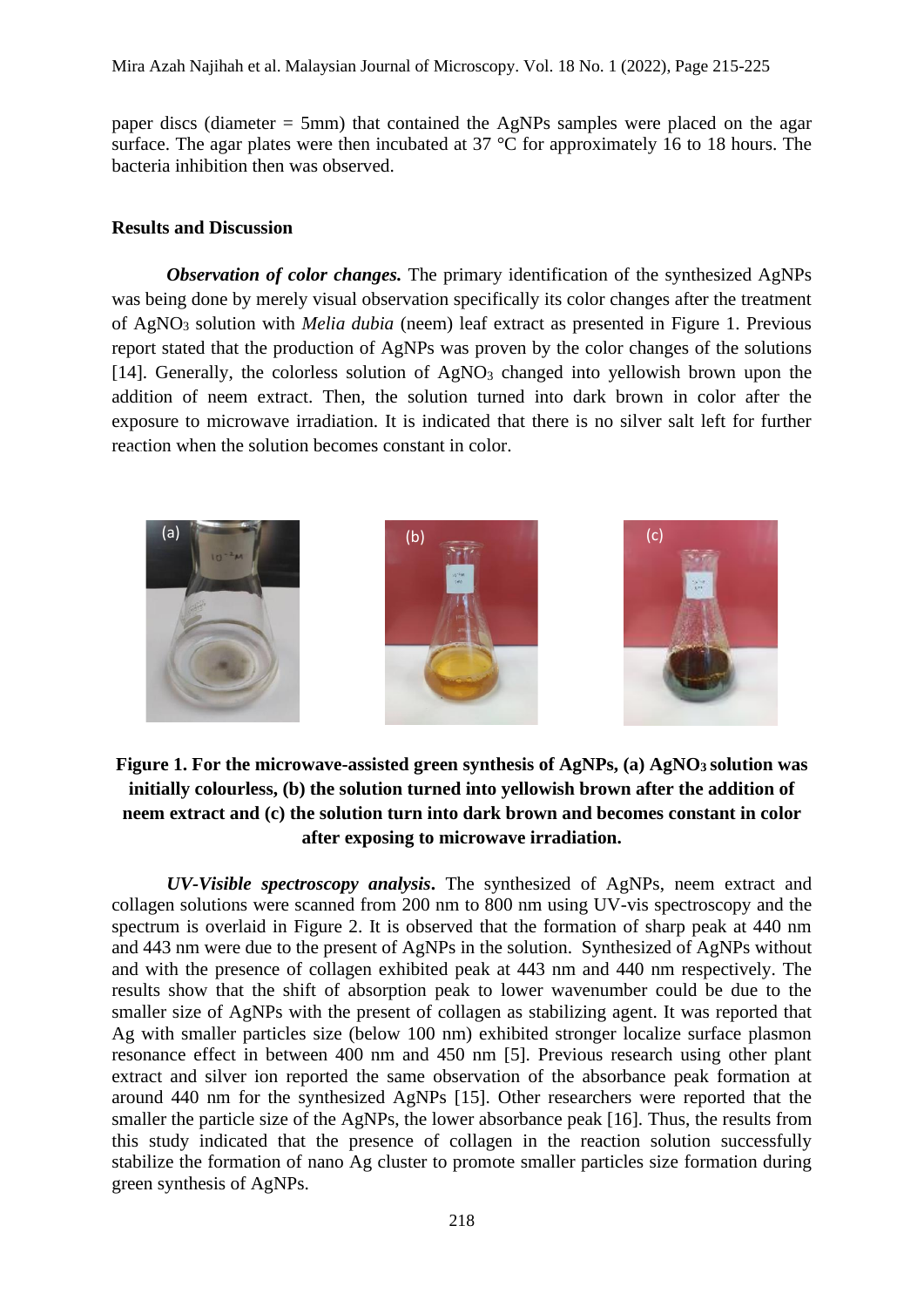

**Figure 2. UV-Vis spectroscopy of the 0.01 M microwave-assisted green synthesized AgNPs (with and without the presence of collagen) and pure neem extract.**

*Field emission scanning electron microscopy analysis.* Figure 3 represent the electron microscopy images of synthesized AgNPs from the  $AgNO<sub>3</sub>$  solution with the concentration of 0.01 M with and without collagen. The nanoparticles produced are more spherical in shape with the present of collagen and having a crystalline structure as shown in red circles. The particle size of the nanoparticles obtained from the ImageJ analysis for the sample without the presence of collagen is around 63.4 nm. On the other hand, the particle size for the sample with the presence of collagen is around 39.5 nm. The size of the synthesized AgNPs with the presence of collagen is finer thus proving the ability of collagen as the stabilizing or capping agent that maintained the nanoparticles at nanoscale [13]. The SEM analysis results seem to support the finding as shown in uv-vis spectroscopy analysis.

*X-Ray Diffraction analysis.* The XRD pattern of AgNPs samples is shown in Figure 4. The sharp peaks results proved the synthesis of AgNPs by the reduction of Ag salt using neem leaf extract is crystalline in nature. Based on the results, the diffraction peaks for synthesized AgNPs without collagen was observed at  $2\theta = 12.8\degree$ , 19.6 $\degree$ , 21.6 $\degree$ , 29.6 $\degree$ , 35.4 $\degree$  and 39.0ᵒ. Meanwhile, for the AgNPs that was synthesized with the presence of collagen showed peaks at  $2\theta = 12.7\degree$ , 31.5 $\degree$ , 32.2 $\degree$ , 38.1 $\degree$ , 44.3 $\degree$  and 46.2 $\degree$ . Both values of  $2\theta$  corresponding to the lattice planes of silver at (101), (111), (200) and (220). The average crystallite size of synthesized AgNPs was calculated using the Scherrer's equation [17]:

$$
D = \frac{\kappa \lambda}{\beta \cos \theta} \tag{1}
$$

where,

 $D =$  crystallites size (nm)  $K = 0.9$  (Scherrer constant)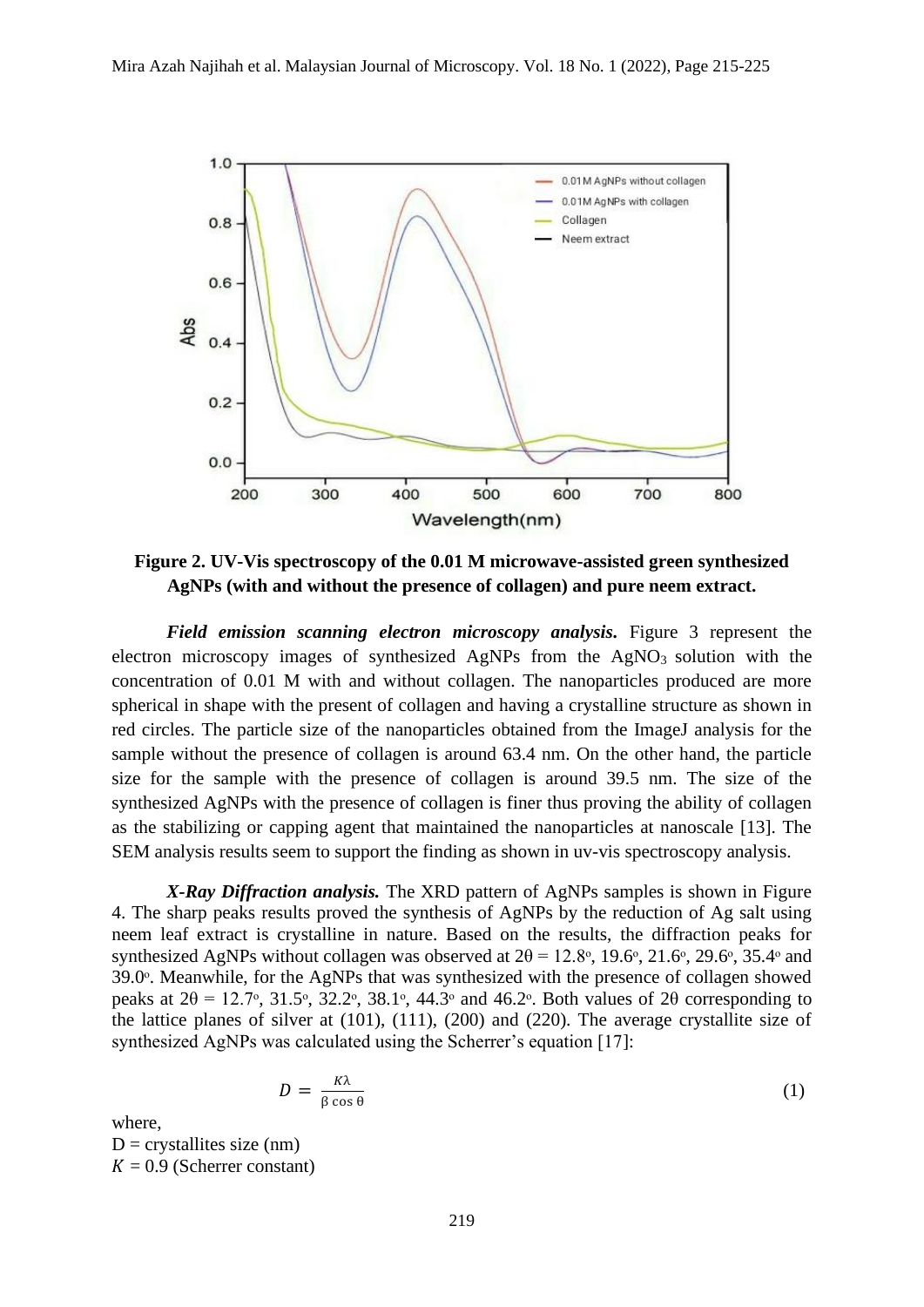- $\lambda = 0.15406$  nm (wavelength of the x-ray sources)
- $β = FWHM$  (in radians)
- $\theta$  = peak position (in radians)

Based on Scherrer equation, the average crystallite size calculated for synthesized AgNPs sample without the presence is 55.5 nm whereas the synthesized AgNPs with the presence of collagen appeared to be finer in size which is 7.8 nm.



**Figure 3. SEM micrographs of synthesized AgNPs (a) without collagen and (b) with collagen.**



**Figure 4. XRD patterns of AgNPs for microwave-assisted samples (a) without collagen and (b) with collagen.**

*Antimicrobial activity.* The antimicrobial activity has been conducted using agar diskdiffusion method against two types of bacteria which are gram positive bacteria (*S. aureus)*, Figure 5 and gram negative bacteria (*E. coli*), Figure 6. This method is commonly used in determining the antimicrobial activity especially in the most institutions and hospitals [18]. *S. aureus* and *E. coli* were chosen to be tested against off as they are the most frequently isolated bacteria [19] as well as its availability in the laboratory. Among the gram positive bacteria, *S. aureus* included as the one of the very crucial pathogen in the medical field.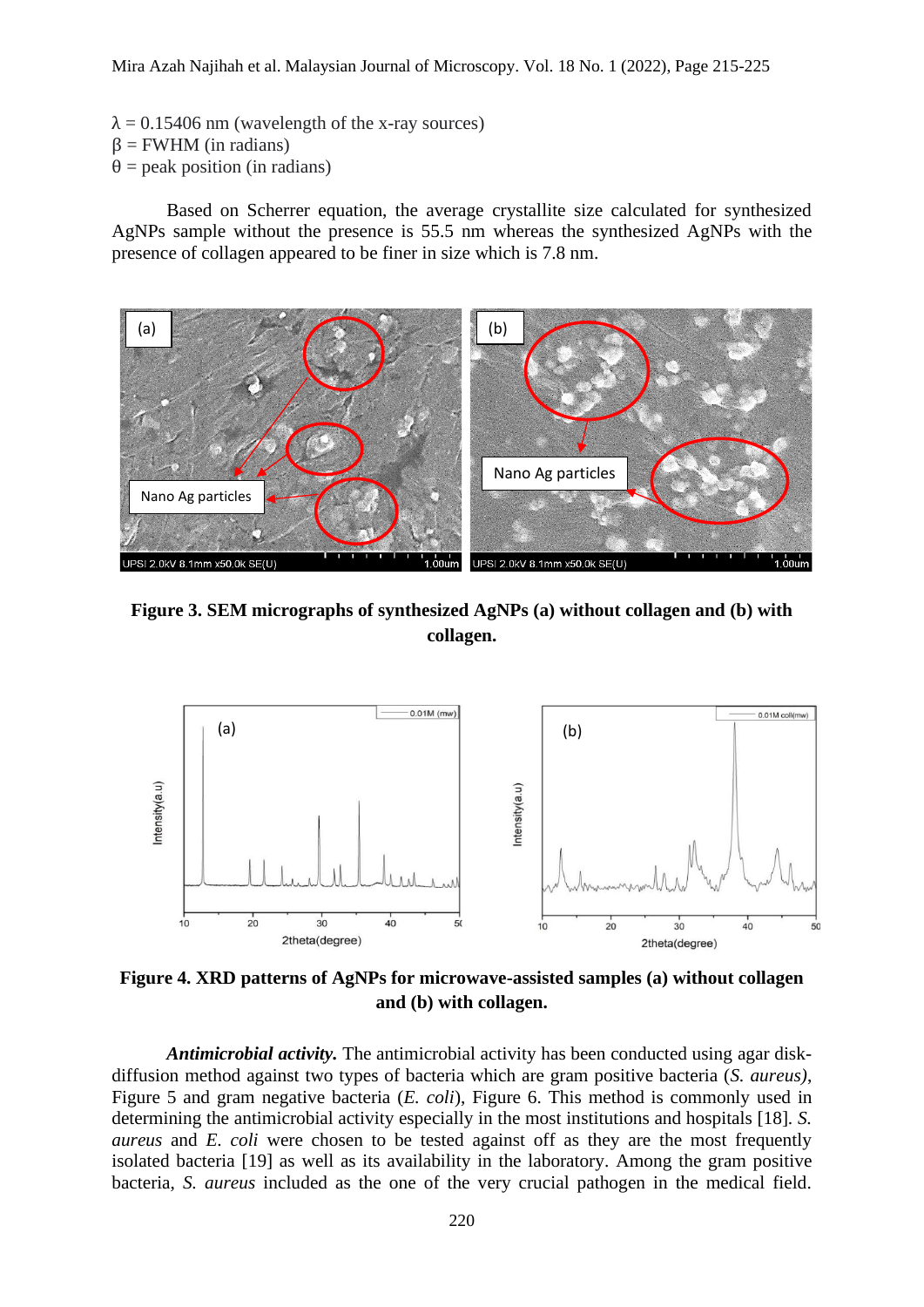Furthermore, healthcare-acquired infections or nosocomial infections in adults are mainly caused by *S. aureus* and *E. coli* [20]. Therefore, antimicrobial activity against these bacteria is highly recommended.

Sterilized distilled water  $(dH<sub>2</sub>O)$  and ethanol (etOH) acted as the negative and positive control respectively. The inhibition of antibacterial growth can be observed through the zone of bacteria inhibition. The diameter of zone of bacteria inhibition is presented in Table 1.

| Table 1. The diameter of zone of inhibition for bacteria S. Aureus and E. Coli |                                |  |  |
|--------------------------------------------------------------------------------|--------------------------------|--|--|
|                                                                                | on microwave-assisted samples. |  |  |

| Samples                   |           | $dH_2O$ |     |      | etOH $0.01M$ (mw) $0.01M$ coll (mw) |
|---------------------------|-----------|---------|-----|------|-------------------------------------|
|                           | S. Aureus | 5.0     | 6.0 | 10.0 | 10.5                                |
| Zone of bacteria          |           |         |     |      |                                     |
| inhibition (mm) $E.$ Coli |           | 5.0     | 6.0 | 8.0  | 8.8                                 |



**Figure 5. Inhibition zone of bacteria S. Aureus for microwave-assisted green synthesized AgNPs (a) without collagen (No. 2) and (b) with collagen (No. 7) samples. Sterilized distilled water (dH2O) and ethanol (etOH) acted as the negative and positive control respectively.**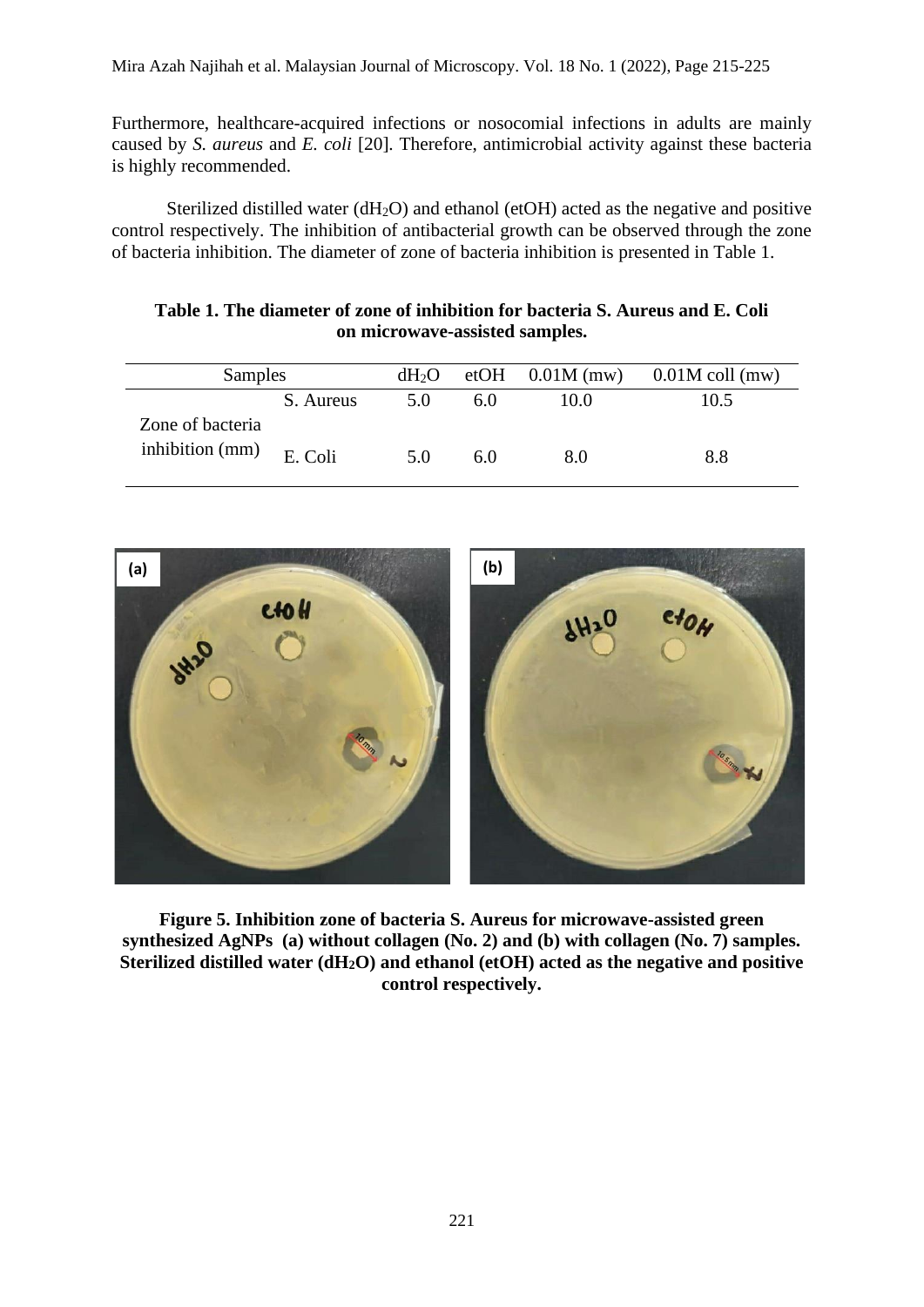

**Figure 6. Inhibition zone of bacteria E. Coli microwave-assisted green synthesized AgNPs (a) without collagen (No. 2) and (b) with collagen (No. 7) samples. Sterilized distilled water (dH2O) and ethanol (etOH) acted as the negative and positive control respectively.**

The diameter of the filter paper disc that had been diffused with the sample tested was 5.0 mm. According to the results of antimicrobial activity on Table 1, the sterilized distilled water ( $dH<sub>2</sub>O$ ) as negative control showed no formation of inhibition zone proven that there was likely any contamination occurred. Meanwhile, ethanol (etOH) served as the positive control showcasing a poor resistance against both bacteria at 6.0 mm. The microwaveassisted green synthesized AgNPs from AgNO<sub>3</sub> solution with the concentration of 0.01 M and the presence of collagen (No. 7) showed a remarkable antibacterial property by inhibiting a large bacterial zone against *S. Aureus* and *E. Coli* bacteria with the diameter of 10.5 mm and 8.8 mm respectively. The sample of the same concentration (0.01 M) but without the presence of collagen (No. 2) shown that the diameter of inhibition zone against *S. Aureus* and *E. Coli* was slightly smaller than the sample with the presence of collagen at 10.0 mm and 8.0 mm respectively.

The antimicrobial study indicated the AgNPs sample with smaller particle size exhibited stronger antimicrobial properties. This result is in agreement with the finding by [21]. On the other hand, gram negative bacteria *E. Coli* showing a higher resistance of the AgNPs in compared with gram positive bacteria *S. Aureus.* This finding align with the research conducted by Bantawa et al [22] in which *E. Coli* exhibited the highest resistance to antibiotics as opposed to the other pathogens in the study which are *S. Aureus, Salmonella, Shigella* and *Vibrio*. As stated above, the results indirectly indicating that the microwaveassisted synthesized AgNPs with the presence of collagen has exhibited the most excellent antimicrobial property.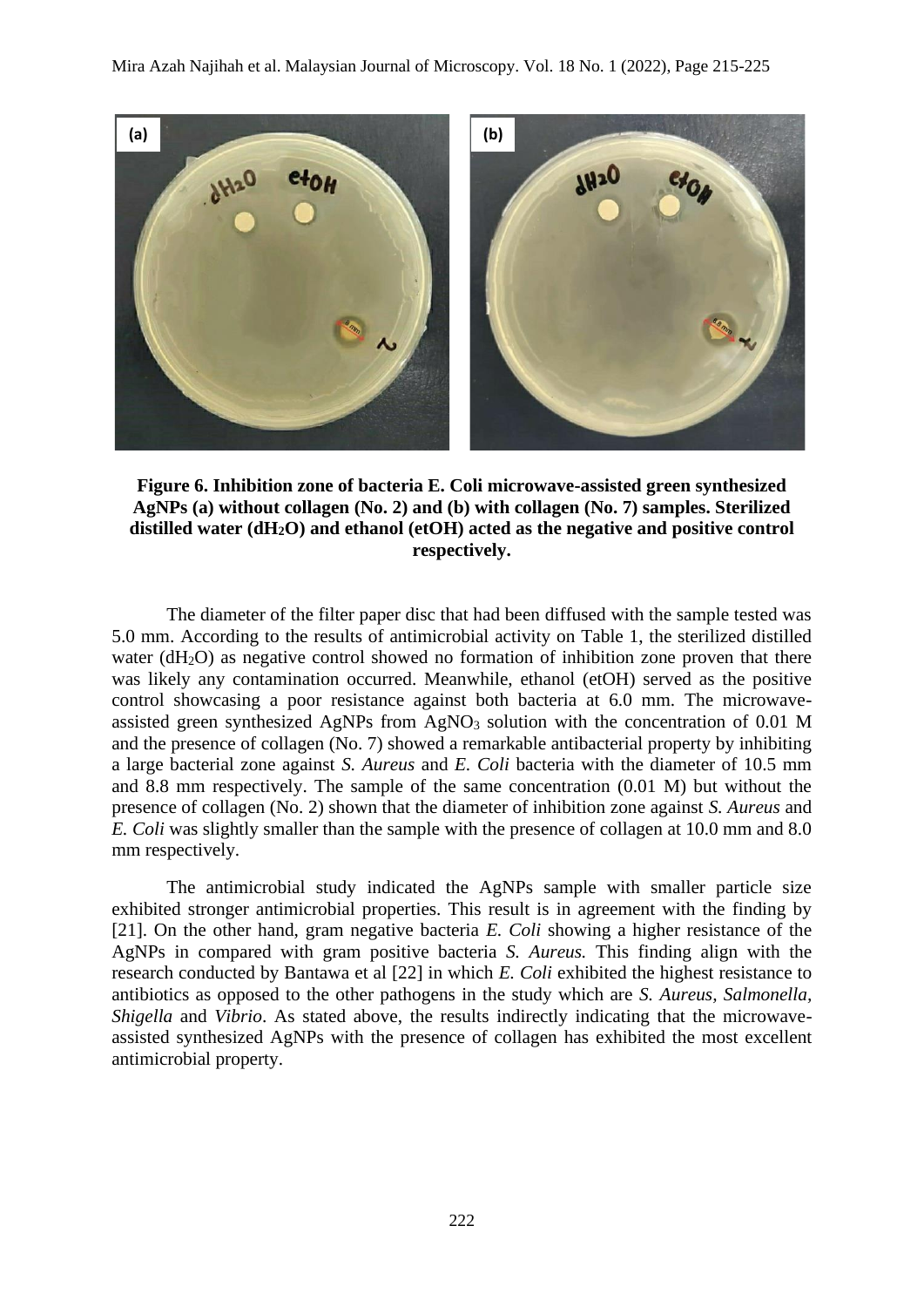#### **Conclusions**

The microwave assisted-green synthesis of AgNPs using neem extract as reducing agent and collagen stabilizing agent successfully produced AgNPs with difference particle size. The exposure of silver pre-cursor to microwave irradiation at 510 W for 1 minute was economical procedure and potential to be used in commercial process for AgNPS production. The average particle size obtained from AgNPs which synthesized with collagen is about 39.5 nm and 63.4 nm for AgNPs sample without collagen. The UV spectra shown the absorption peak at 440 nm for AgNPs synthesized with collagen whereas 443 nm for AgNPs without collagen. Overall results indicated that the AgNPs samples synthesized with the presence of collagen produced smaller and finer particles. This proved the function of collagen as the stabilizing agent in maintaining the Ag particles at nanoscale. The antimicrobial activity against bacteria *S. Aureus* and *E. Coli* was tested and the AgNPs produced in this study exhibited an excellent antimicrobial property.

#### **Acknowledgements**

The financial support for this research was provided by Ministry of Higher Education Malaysia under FRGS Grant no. 2019-0147-103-02.

## **Author Contributions**

All authors contributed toward data analysis, drafting and critically revising the paper and agree to be accountable for all aspects of the work.

#### **Disclosure of Conflict of Interest**

The authors have no disclosures to declare.

## **Compliance with Ethical Standards**

The work is compliant with ethical standards.

## **References**

[1] Yamanaka, M., Hara, K. & Kudo, J. (2005). Bactericidal actions of a silver ion solution on Escherichia coli, studied by energy-filtering transmission electron microscopy and proteomic analysis. *Appl. Environ. Microbiol*. 71 7589-7593.

[2] Catauro, M., Raucci, M. G., de Gaetano, F. & Marotta, A. (2004). Antibacterial and bioactive silver-containing Na<sub>2</sub>O.CaO.2SiO<sub>2</sub> glass prepared by sol-gel method. *J. Mater. Sci. Mater. Med.* 15(7) 831-837.

[3] Verma, A. & Mehata, M. S. (2015). Controllable synthesis of silver nanoparticles using Neem leaves and their antimicrobial activity. *J. Radiat. Res. Appl. Sci.* 9(2016) 109-115.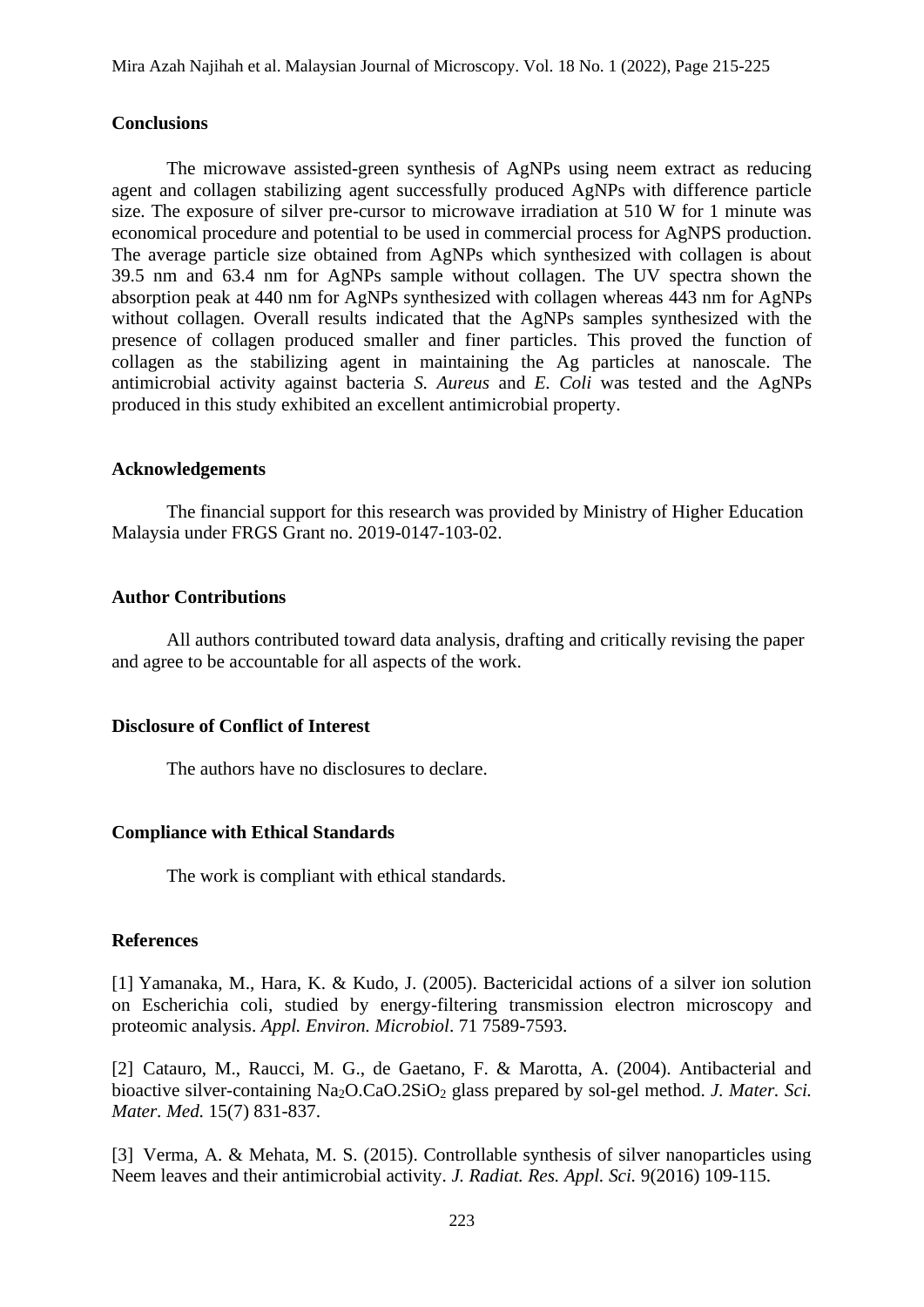[4] Singh, V., Shrivastava, A. & Wahi N. (2015). Biosynthesis of silver nanoparticles by plants crude extracts and their characterization using UV, XRD, TEM and EDX. *Afr. J. Biotechnol.* 14(33) 2554-2567.

[5] Moore, M. N. (2006). Do nanoparticles present ecotoxicological risks for the health of the aquatic environment? *Environ. Int.* 32(8) 967e976.

[6] Prema, P., Priya, S. L. & Rameshkumar, G. (2012). Bio-based and chemical mediated fabrication of silver nanoparticles and evaluation of their potential antimicrobial activity- a comparative view. *Int. J. Nanoparticle.* 5 (2012) 338-357.

[7] Cushing, B. L., Kolesnichenko, V. L. & O'Connor, C. J. (2004). Recent advances in theliquid-phase syntheses of inorganic nanoparticles. *Chem. Rev*. 104 3893.

[8] Malik, P., Shankar, R., Malik, V., Sharma, N. & Mukherjee, T. K. (2014). Green chemistry based benign routes for nanoparticle synthesis. *J. Nanoparticle Res*. 2014(2) 1-14.

[9] Narayanan, K. B. & Sakthivel, N. (2010). Biological synthesis of metal nanoparticles by microbes. *Adv. Colloid Interface Sci.* 156(1) 1e13.

[10] Alzohairy, M. A. (2016). Therapeutics Role of *Azadirachta indica* (Neem) and Their Active Constituents in Diseases Prevention and Treatment. *Evid.-based Complement. Altern. Med.* 2016 7382506

[11] Subapriya, R. & Nagini, S. (2005). Medicinal properties of neem leaves: a review. *Curr Med Chem Anticancer Agents.* 5(2) 149e156.

[12] Mudhafar, M., Zainol, I., Jaafar, C. N. A., Alsailawi, H. A. & Majhool, A. A. (2020). Microwave-Assisted Green Synthesis of Ag Nanoparticles using Leaves of Melia Dubia (Neem) and its Antibacterial Activities. *J. Adv. Res. Fluid Mech. Therm. Sci.* 65(1) 121-129.

[13] Sökmen, Mü., Alomar, S.Y., Albay, C. & Serdar, Göü. (2017). Microwave assisted production of silver nanoparticles using green tea extracts. *J. Alloys Compd.* 725(1) 190-198.

[14] Shankar, S. S., Rai, A., Ahmad, A. & Sastry, M. (2004). Rapid synthesis of Au, Ag, and bimetallic Au coree-Ag shell nanoparticles using Neem (*Azadirachta indica*) leaf broth. *J. Colloid Interface Sci*. 275(2) 496e502.

[15] Wang, H.Y., Li, Y.F. & Hua, C.Z. (2007). Detection of ferulic acid based on the plasmon resonance light scattering of silver nanoparticles. *Talanta.* 72(5) 1698-1703.

[16] Al-Marhaby, F. A. & Seoudi, R. (2015). Preparation and characterization of silver nanoparticles and their use in catalyticreduction of 4-nitrophenol. *World J. Nano Sci. Eng.* 6(1) 1-10.

[17] Balaji, D.S., Basavaraja, S., Deshpande, R., Mahesh, D.B., Prabhakar, B.K. & Venkataraman, A. (2009). Extracellular biosynthesis of functionalized silver nanoparticles by strains of Cladosporium cladosporioides fungus. *Colloids Surf. B Biointerf*. 68(2009) 88-92.